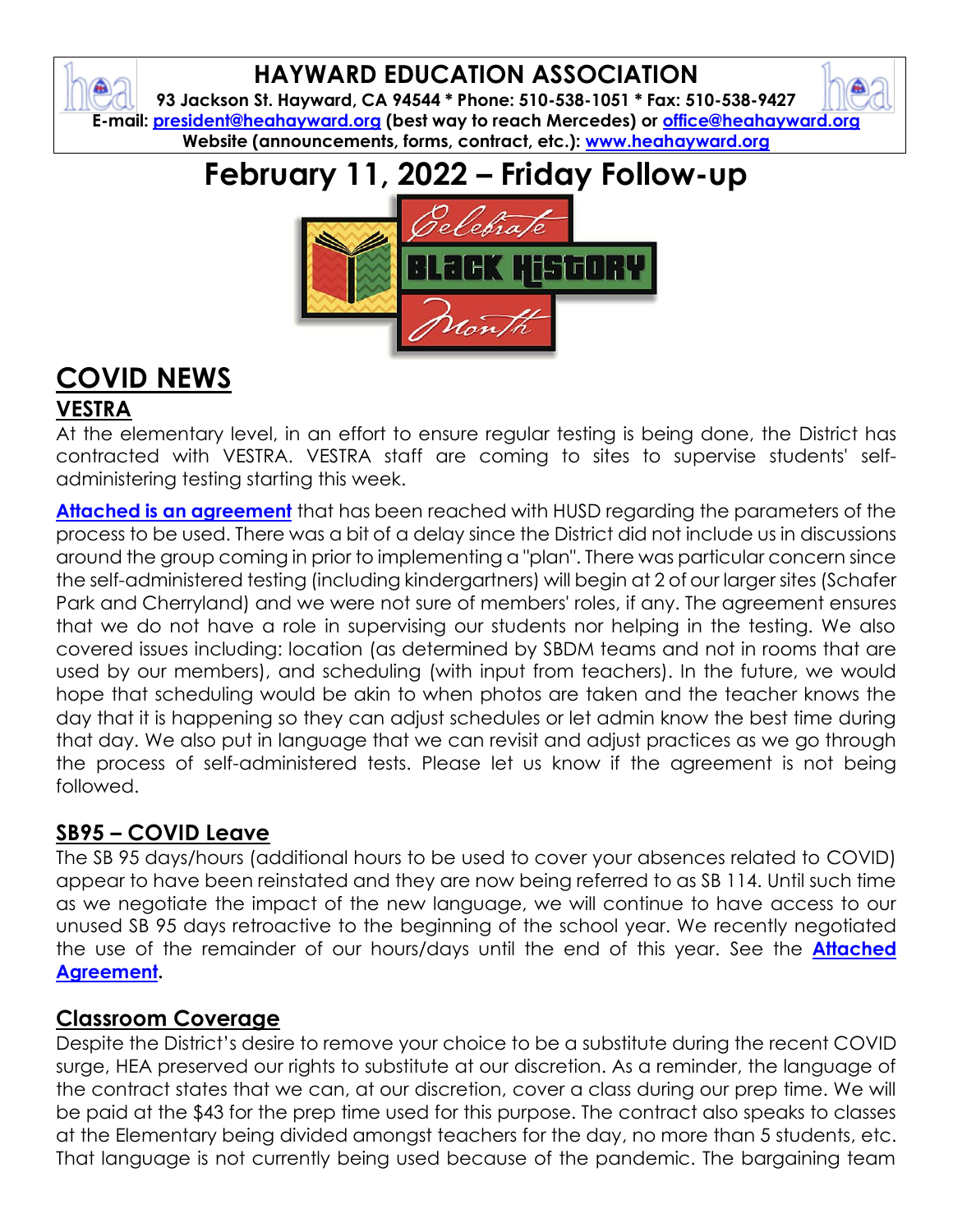would be remiss if it did not ask people to keep in mind that prep time is time we have fought hard to maintain throughout the years. Often, the District uses the prep time used by wellintentioned folks to cover a class as evidence that we can do without preps. Please remember any use of prep is at your discretion. On a final note, you should not be asked to sub all day! There is no provision and therefore no guarantee of pay if you were to do so.

Please note that there is new language in the contract about PE teachers subbing at the secondary level.

The contract language Article 10 Hours states:

*Each site will have a written plan to cover teaching assignments when a substitute is not available. The plan shall outline the options for supervision of uncovered classes at the site. The written plan may include administration as the first option. The plan may also include teachers who volunteer to use their prep time. Teachers who volunteer to use their prep time can decline at any time. Development of the list of options shall be the responsibility of the site administrator working with the site-based decision making team or using a process agreeable to the site administrator and staff. If options developed include teacher supervision of additional students in a teacher's classroom, at the elementary grade levels, students must be placed in classrooms within two grade level spans and shall not exceed five (5) students per teacher. As part of the site plan SBDM will also consider placing the additional students within the student's instructional program including but not limited to DLI, Bilingual, Special Education, etc. Unit members shall not be assigned a classroom, all day, to cover for the absence of a substitute. At the secondary level, PE teachers shall have the option of accepting students from another PE class. Teachers shall have the right to decline at any time.* **(Please note PE teachers taking on another class while simultaneously teaching their own class, will receive \$60 per hour.)**

### **VISP Grades**

We are STILL working on grades for the VISP extended program. We will let you know...

### **Elections**

The Chair of the Elections Committee would like to inform our members that because of some COVID-related shutdowns at sites, not everyone has had the opportunity to consider nominating themselves or others for positions in the current election. Please look for a revised election timeline this coming week. Attached is the **[Elections Announcement, Open Positions,](https://drive.google.com/drive/folders/1Fbl0qyty9WhAgZVRV1LOMSHzml4dpXhh?usp=sharing)**  and Declaration of **Candidacy Forms** for those who were unable to view them before.

Members who have already submitted their Declaration of Candidacy will still have their forms submitted to the Elections Committee and do not need to take further action with of this extension.

#### **Bowman and Strobridge Transition Teams**

The teams related to the planned school closures of Bowman and Strobridge have been formed. Notifications will go out soon to participants. HEA reviewed the composition of the teams with District representatives and gave input to the extent possible. Teams were formed with the focus on balancing the numbers as well as representation of grade levels and programs. The first meeting is scheduled for the 15<sup>th</sup> of February (Tuesday, upon our return).